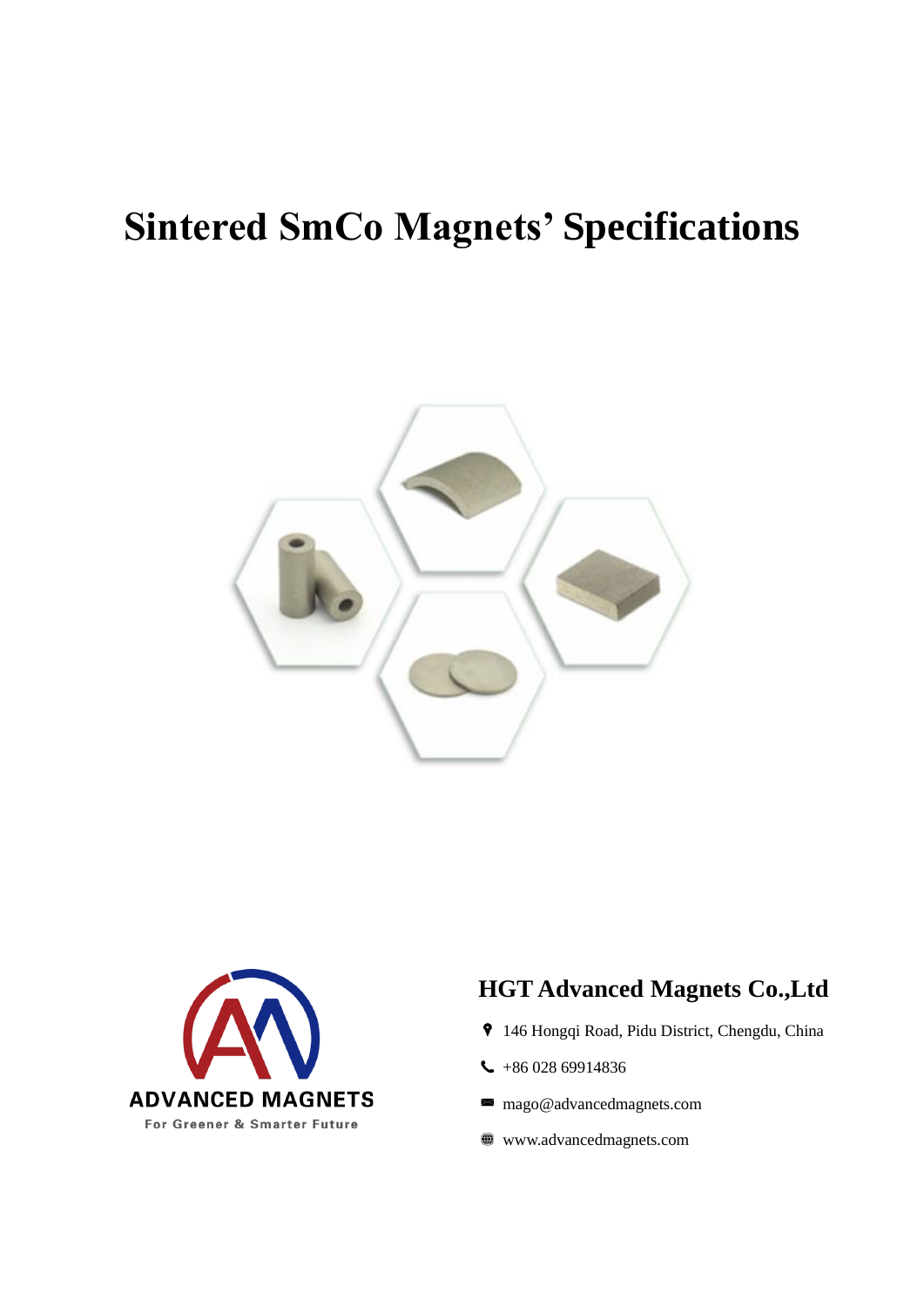

|  | Table I Sintered SmCo Magnets' Grades and Their Magnetic Properties |  |  |
|--|---------------------------------------------------------------------|--|--|
|  |                                                                     |  |  |

|              | $B_r$         |               | $H_{cb}$    |            | $H_{ci}$  |             | $(BH)_{max}$ |          | $T_{w}$     |
|--------------|---------------|---------------|-------------|------------|-----------|-------------|--------------|----------|-------------|
| Grade        | kGs           | $\mathbf T$   | kOe         | kA/m       | kOe       | kA/m        | <b>MGOe</b>  | $kJ/m^3$ | $^{\circ}C$ |
| XGS32H       | 11.0-11.5     | $1.10 - 1.15$ | $\geq 10.2$ | $\geq 812$ |           |             | 30-32        | 239-255  | $\leq 350$  |
| XGS30H       | $10.7 - 11.2$ | 1.07-1.12     | $\geq 9.9$  | $\geq$ 788 |           | $\geq$ 1990 | 28-30        | 223-239  |             |
| XGS28H       | 10.4-10.9     | 1.04-1.09     | $\geq 9.6$  | $\geq 764$ |           |             | 26-28        | 207-223  |             |
| XGS26H       | $10.0 - 10.5$ | 1.00-1.05     | $\geq 9.2$  | $\geq$ 732 | $\geq$ 25 |             | $24 - 26$    | 191-207  |             |
| XGS24H       | $9.7 - 10.2$  | $0.97 - 1.02$ | $\geq 8.9$  | $\geq$ 708 |           |             | $22 - 24$    | 175-191  |             |
| XGS22H       | 9.3-9.8       | 0.93-0.98     | $\geq 8.5$  | $\geq 676$ |           |             | $20 - 22$    | 159-175  |             |
| XGS20H       | $9.0 - 9.5$   | $0.90 - 0.95$ | $\geq 8.2$  | $\geq 653$ |           |             | 18-20        | 143-159  |             |
| XGS32        | 11.0-11.5     | 1.10-1.15     | $\geq 10.0$ | $\geq$ 796 |           |             | 30-32        | 239-255  | $\leq 300$  |
| XGS30        | $10.7 - 11.2$ | 1.07-1.12     | $\geq 9.7$  | $\geq$ 772 |           |             | 28-30        | 223-239  |             |
| <b>XGS28</b> | 10.4-10.9     | 1.04-1.09     | $\geq 9.4$  | $\geq$ 748 |           |             | 26-28        | 207-223  |             |
| <b>XGS26</b> | $10.0 - 10.5$ | 1.00-1.05     | $\geq 9.0$  | $\geq$ 716 | $\geq$ 18 | $\geq$ 1433 | $24 - 26$    | 191-207  |             |
| XGS24        | $9.7 - 10.2$  | $0.97 - 1.02$ | $\geq 8.7$  | $\geq 692$ |           |             | $22 - 24$    | 175-191  |             |
| <b>XGS22</b> | 9.3-9.8       | 0.93-0.98     | $\geq 8.3$  | $\geq 660$ |           |             | $20 - 22$    | 159-175  |             |
| <b>XGS20</b> | $9.0 - 9.5$   | $0.90 - 0.95$ | $\geq 8.0$  | $\geq 637$ |           |             | 18-20        | 143-159  |             |
| XGS32M       | 11.0-11.5     | 1.10-1.15     | $\geq 9.0$  | $\geq$ 716 |           |             | 30-32        | 239-255  | $\leq 300$  |
| XGS30M       | $10.7 - 11.2$ | 1.07-1.12     | $\geq 8.7$  | $\geq 692$ |           | $\geq$ 955  | 28-30        | 223-239  |             |
| XGS28M       | 10.4-10.9     | 1.04-1.09     | $\geq 8.5$  | $\geq 676$ |           |             | 26-28        | 207-223  |             |
| XGS26M       | $10.0 - 10.5$ | $1.00 - 1.05$ | $\geq 8.5$  | $\geq 676$ | $\geq$ 12 |             | $24 - 26$    | 191-207  |             |
| XGS24M       | $9.7 - 10.2$  | $0.97 - 1.02$ | $\geq 8.5$  | $\geq 676$ |           |             | $22 - 24$    | 175-191  |             |
| XGS22M       | $9.3 - 9.8$   | 0.93-0.98     | $\geq 8.2$  | $\geq 653$ |           |             | 20-22        | 159-175  |             |
| XGS20M       | $9.0 - 9.5$   | $0.90 - 0.95$ | $\geq 8.0$  | $\geq 637$ |           |             | 18-20        | 143-159  |             |
| XGS32L       | 11.0-11.5     | 1.10-1.15     | $\geq 6.8$  | $\geq 541$ |           |             | $30 - 32$    | 239-255  |             |
| XGS30L       | 10.7-11.2     | 1.07-1.12     | $\geq 6.8$  | $\geq 541$ | $\geq 8$  |             | 28-30        | 223-239  | $\leq$ 250  |
| XGS28L       | 10.4-10.9     | 1.04-1.09     | $\geq 6.6$  | $\geq$ 525 |           |             | 26-28        | 207-223  |             |
| XGS26L       | $10.0 - 10.5$ | 1.00-1.05     | $\geq 6.6$  | $\geq$ 525 |           | $\geq 636$  | $24 - 26$    | 191-207  |             |
| XGS24L       | $9.7 - 10.2$  | $0.97 - 1.02$ | $\geq 6.5$  | $\geq$ 517 |           |             | $22 - 24$    | 175-191  |             |
| XGS22L       | $9.3 - 9.8$   | 0.93-0.98     | $\geq 6.5$  | $\geq$ 517 |           |             | 20-22        | 159-175  |             |
| XGS20L       | $9.0 - 9.5$   | $0.90 - 0.95$ | $\geq 6.5$  | $\geq$ 517 |           |             | 18-20        | 143-159  |             |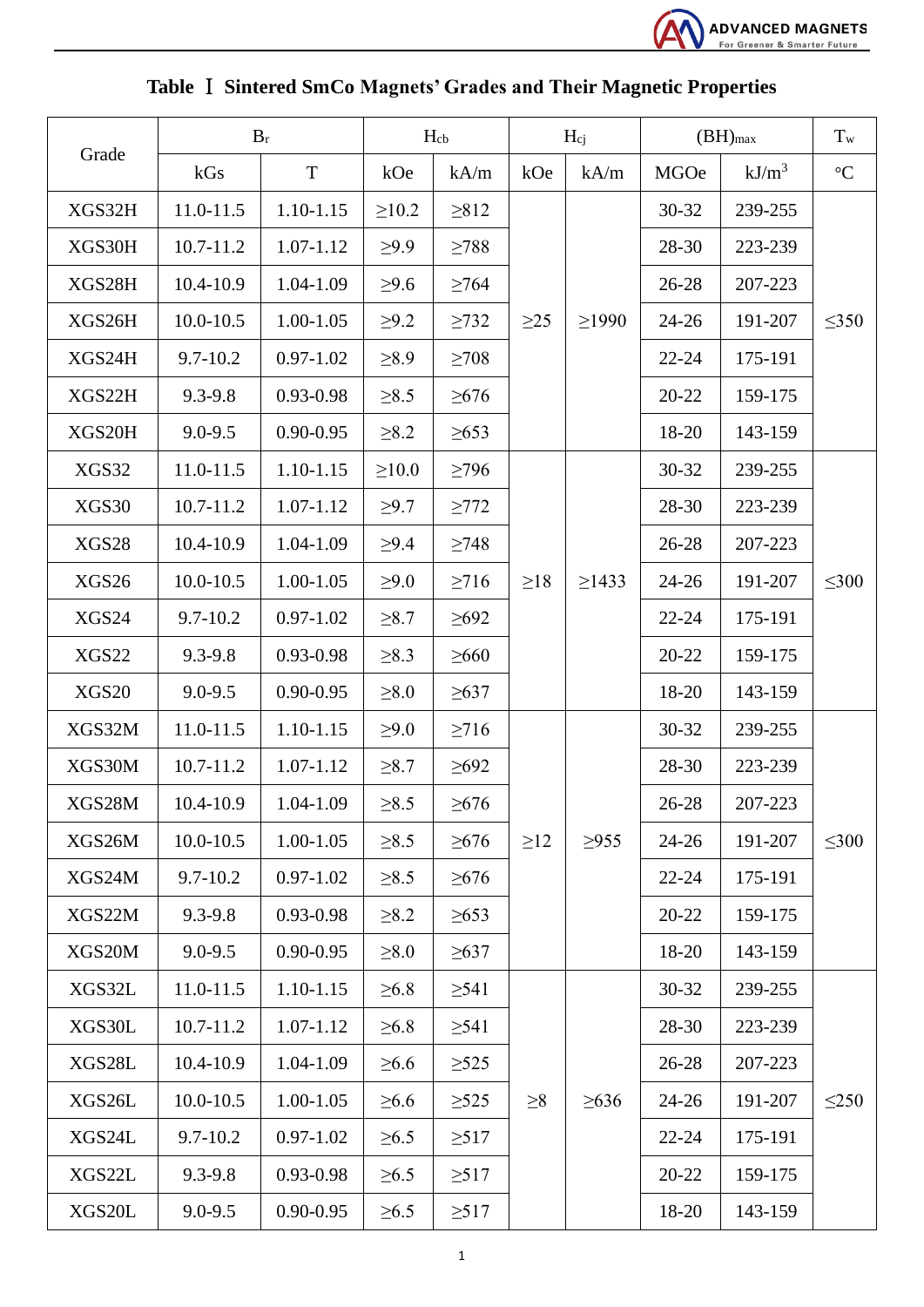www.advancedmagnets.com

|             | $B_r$        |               | $H_{cb}$   |            | $H_{ci}$  |             | $(BH)_{max}$ |           | $T_{w}$         |
|-------------|--------------|---------------|------------|------------|-----------|-------------|--------------|-----------|-----------------|
| Grade       | kGs          | T             | kOe        | kA/m       | kOe       | kA/m        | <b>MGOe</b>  | $kJ/m^3$  | $\rm ^{\circ}C$ |
| XGS24LT     | $9.7 - 10.2$ | $0.97 - 1.02$ | $\geq 8.7$ | $\geq 692$ | $\geq$ 18 |             | $22 - 24$    | 175-191   | $\leq 300$      |
| XGS22LT     | $9.3 - 9.8$  | $0.93 - 0.98$ | $\geq 8.3$ | $\geq 660$ |           | $\geq$ 1433 | $20 - 22$    | 159-175   |                 |
| XGS20LT     | $9.0 - 9.5$  | $0.90 - 0.95$ | $\geq 8.0$ | $\geq 637$ |           |             | 18-20        | 143-159   |                 |
| XGS18LT     | $8.5 - 9.0$  | $0.85 - 0.90$ | $\geq 7.5$ | $\geq$ 597 |           |             | $16-18$      | 127-143   |                 |
| XGS16LT     | $8.0 - 8.5$  | $0.80 - 0.85$ | $\geq 7.0$ | $\geq 557$ |           |             | $14 - 16$    | 111-127   |                 |
| XGS14LT     | $7.5 - 8.0$  | $0.75 - 0.80$ | $\geq 6.5$ | $\geq$ 517 |           |             | $12 - 14$    | 95-111    |                 |
| XG24H       | $9.7 - 10.2$ | $0.97 - 1.02$ | $\geq 9.2$ | $\geq$ 730 |           |             | $22 - 24$    | 175-191   | $\leq$ 250      |
| XG22H       | $9.3 - 9.8$  | 0.93-0.98     | $\geq 8.8$ | $\geq 700$ |           | $\geq 1830$ | $20 - 22$    | 159-175   |                 |
| XG20H       | $9.0 - 9.5$  | $0.90 - 0.95$ | $\geq 8.5$ | $\geq 676$ | $\geq$ 23 |             | 18-20        | 143-159   |                 |
| XG18H       | $8.5 - 9.0$  | $0.85 - 0.90$ | $\geq 8.2$ | $\geq 653$ |           |             | $16 - 18$    | 127-143   |                 |
| XG16H       | $8.0 - 8.5$  | $0.80 - 0.85$ | $\geq 7.8$ | $\geq 620$ |           |             | $14 - 16$    | 111-127   |                 |
| <b>XG24</b> | $9.7 - 10.2$ | $0.97 - 1.02$ | $\geq 9.2$ | $\geq$ 730 |           |             | $22 - 24$    | 175-191   | $\leq$ 250      |
| <b>XG22</b> | $9.3 - 9.8$  | 0.93-0.98     | $\geq 8.8$ | >700       | $\geq$ 15 |             | $20 - 22$    | 159-175   |                 |
| <b>XG20</b> | $9.0 - 9.5$  | $0.90 - 0.95$ | $\geq 8.5$ | $\geq 676$ |           | >1194       | 18-20        | 143-159   |                 |
| <b>XG18</b> | $8.5 - 9.0$  | $0.85 - 0.90$ | $\geq 8.2$ | $\geq 653$ |           |             | $16-18$      | 127-143   |                 |
| <b>XG16</b> | $8.0 - 8.5$  | $0.80 - 0.85$ | $\geq 7.8$ | $\geq 620$ |           |             |              | $14 - 16$ | 111-127         |

Note:

∗ The data in the above table were samples' results tested at the temperature of 20 °C.

∗ The prefixes XGS and XG are for Sm2Co<sup>17</sup> and SmCo<sup>5</sup> magnets, respectively.

 $*$  The typical temperature coefficients of B<sub>r</sub> and H<sub>cj</sub> are α(B<sub>r</sub>): -0.03~-0.05 %/°C and β(H<sub>cj</sub>): -0.20~-0.30 %/°C, respectively.

∗ The suffix LT means low/near-zero temperature coefficient of Br (α(Br): +0.01 ~ -0.03 %/°C).

∗ The above data are only for reference, magnets can be tailored according to customers' personalized requirements.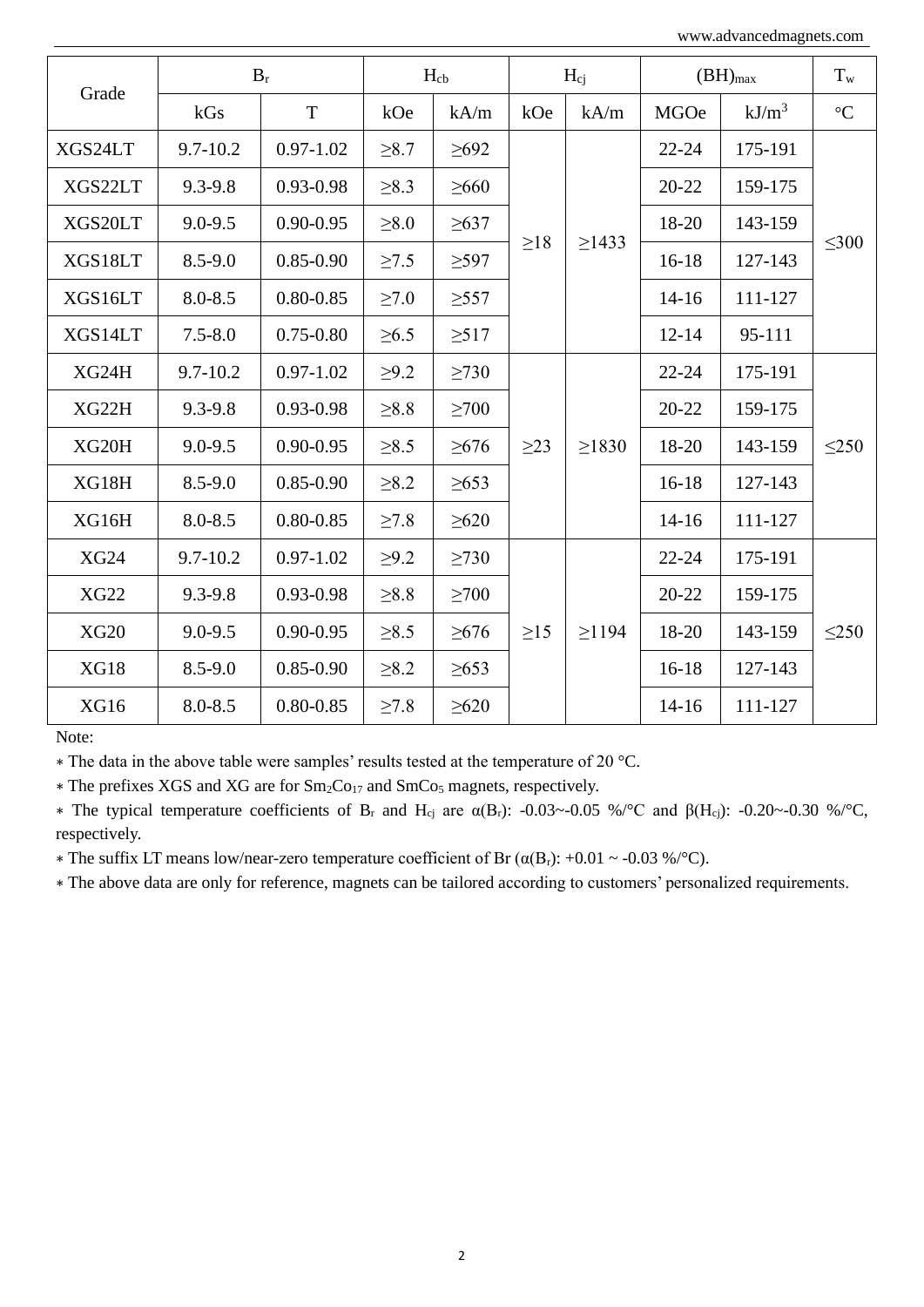

| Shape                 | <b>Graphic Description</b> | <b>Magnetization Direction</b> | <b>Size Range</b>         |                                                       |
|-----------------------|----------------------------|--------------------------------|---------------------------|-------------------------------------------------------|
|                       | IΤ                         | AN<br>'S                       | <b>Axially Magnetized</b> | D: 1-100 mm<br>$T: 0.5 - 100$ mm                      |
| Disc/Cylinder         |                            |                                | Diametrically Magnetized  | D: 1-100 mm<br>$T: 0.5-100$ mm                        |
|                       | ID                         |                                | <b>Axially Magnetized</b> | OD: 5-100 mm<br>ID: 1-90 mm<br>$T: 1-60$ mm           |
| Ring                  | ÓD                         |                                | Diametrically Magnetized  | OD: 5-100 mm<br>ID: 1-90 mm<br>$T: 1-60$ mm           |
| Block/<br>Rectangular | $\Box$ T<br>W              | 'N<br>S                        | Thickness Magnetized      | L: 1-160 mm<br>W: 1-100 mm<br>$T: 1-100$ mm           |
| Arc/Segment           | <b>OR</b><br>W             | AN/S                           | Diametrically Magnetized  | OD-ID≥1mm<br>L: 1-120 mm<br>W: 3-100 mm<br>H: 1-60 mm |

## **Table** Ⅱ **Sintered SmCo Magnets' Shapes, Magnetization Direction and Size Range**

Note:

∗ Other shapes of sintered SmCo magnets can also be tailored according to customers' specific requirements.